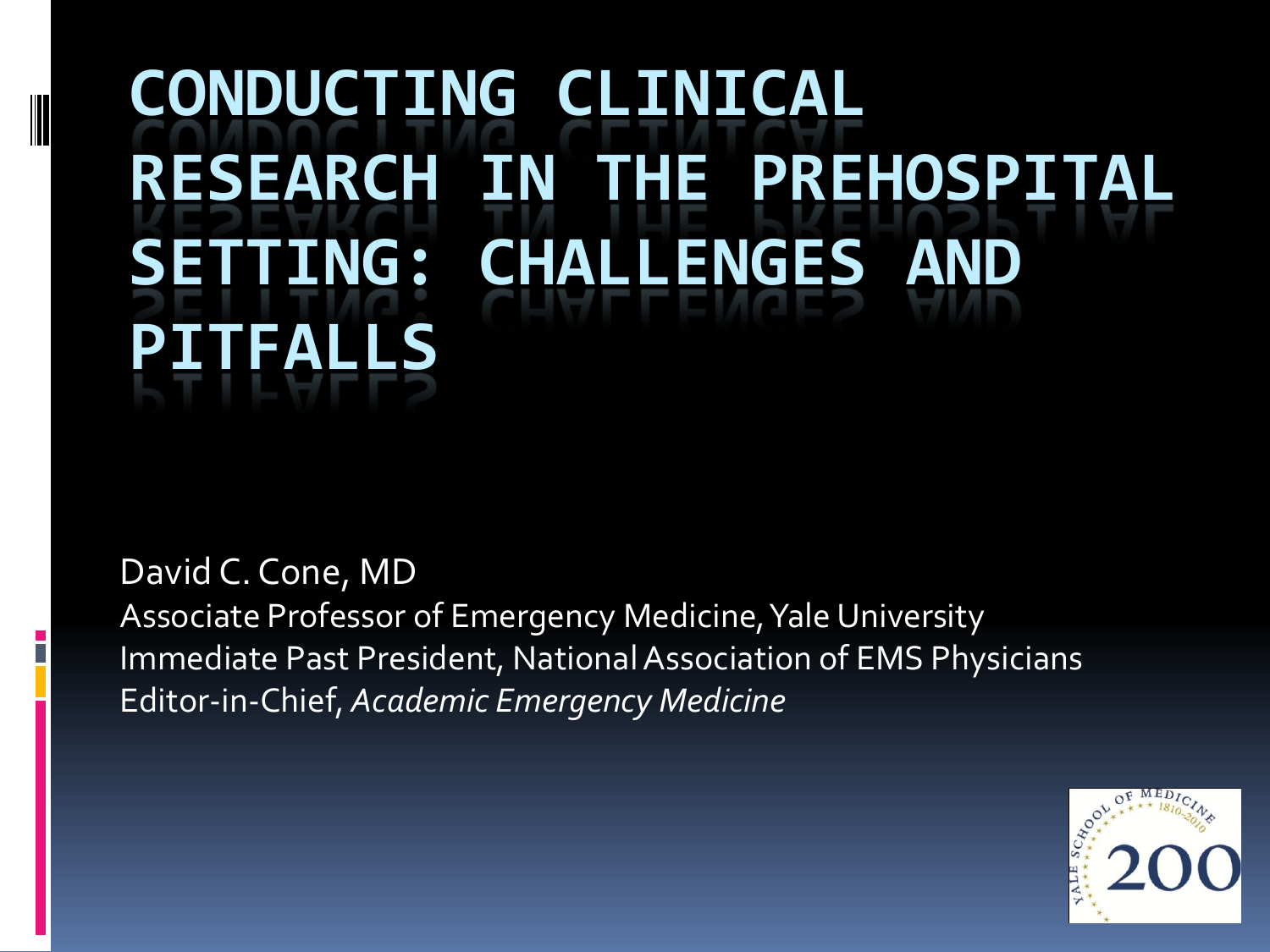# How is EMS research different?

- See Dan Spaite's article on "systems research", as opposed to "component research."
- Spaite DW, Criss EA, Valenzuela TD, Guisto J. Emergency medical service systems research: problems of the past, challenges of the future. *Ann Emerg Med*Aug 1995; 26: 146-152.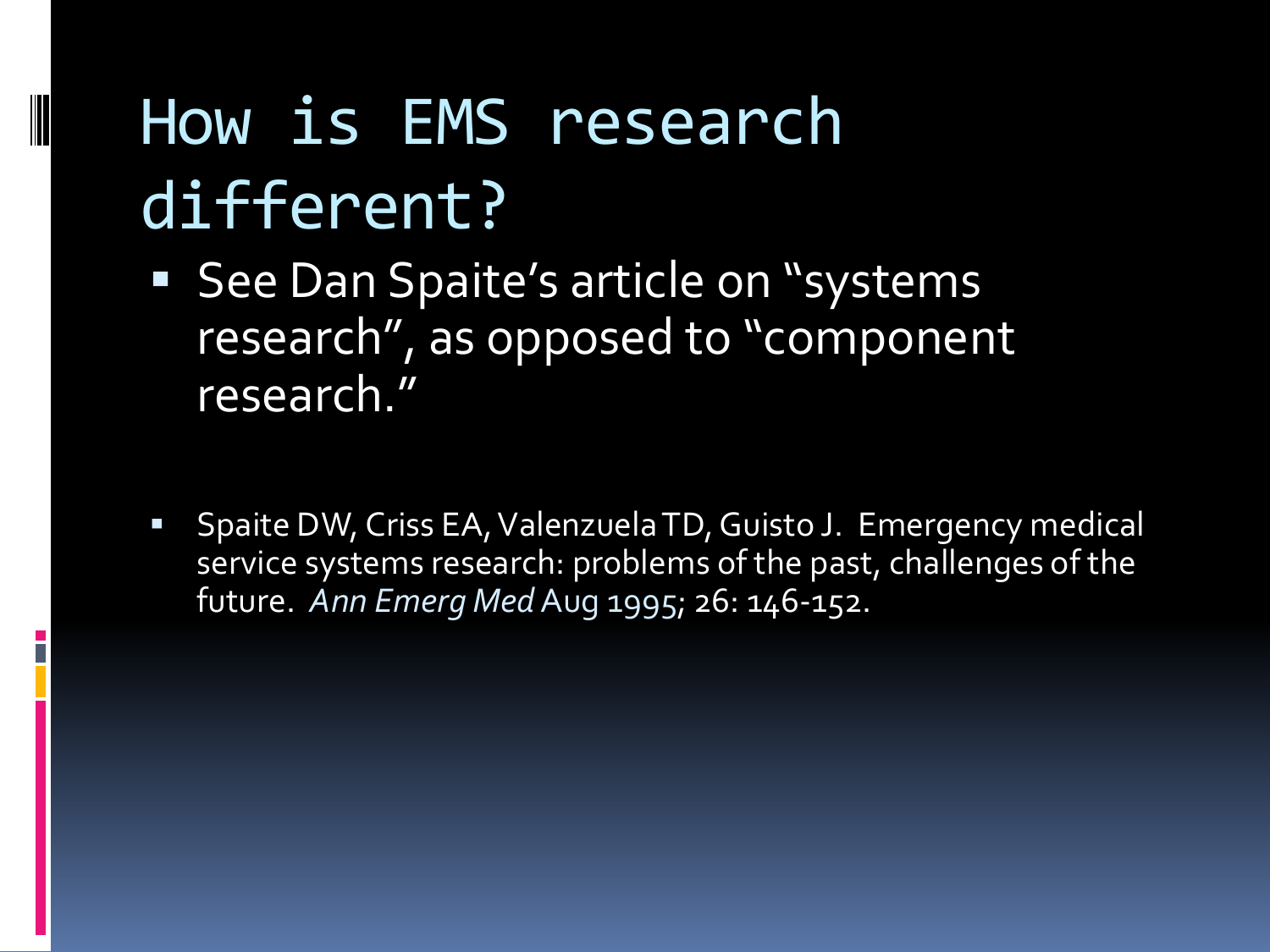### Traditional medical research

■ "...clinical research is carried out mostly by expert subspecialists on a specific disease process and generally focuses on a single therapeutic intervention delivered in a controlled environment"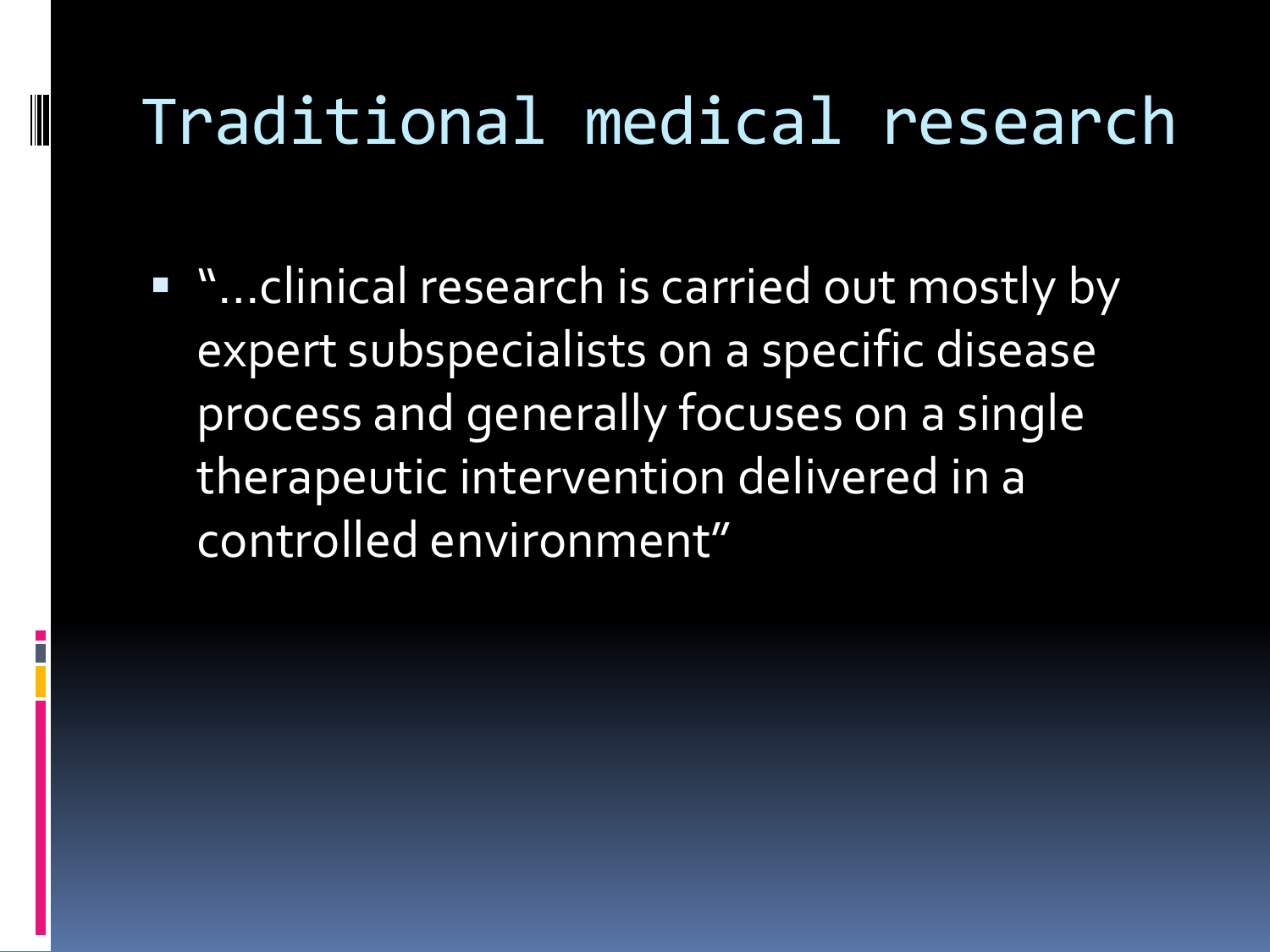#### "Component Research"

#### Classic clinical research:

- focused, directed questions
- few data points, easily obtained
- few data collectors (including investigators)
- single agency / institution
- fairly simple statistics
- tightly controlled environment

#### **Doesn't work well in EMS!**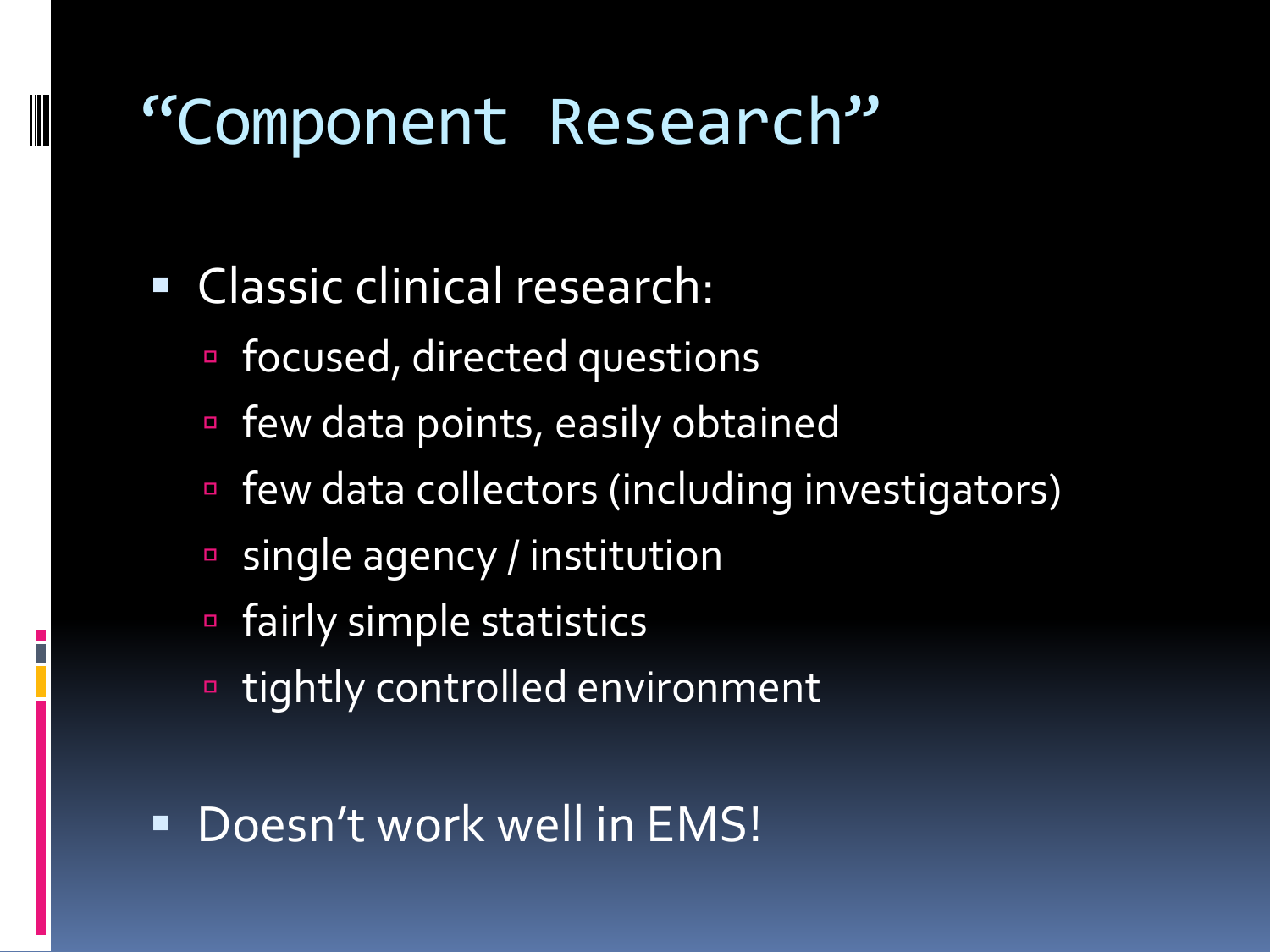#### "Systems Research"

- Complex interrelated questions
- **Diverse data points**

- **Many data collectors**
- **Multiple agencies / disciplines**
- Complex, uncontrolled environment
- Complex mathematical models
	- **Examples: trauma systems, cardiac arrest "chain** of survival"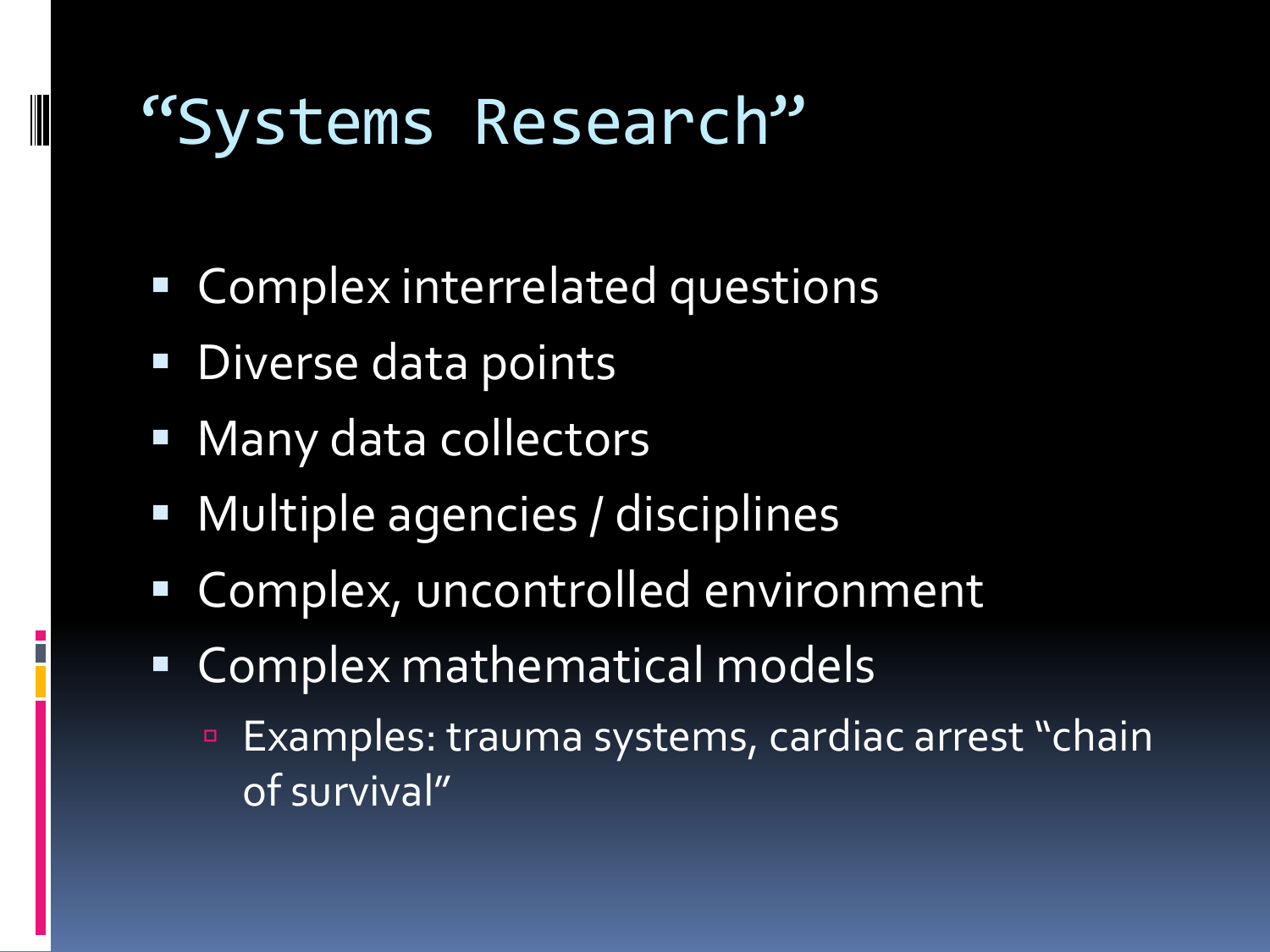#### Systems Research

- Who does it? Whose ideas and research methods can we use?
	- Public health / epidemiology
	- **Economics**

- **Engineering**
- Social science
- Public administration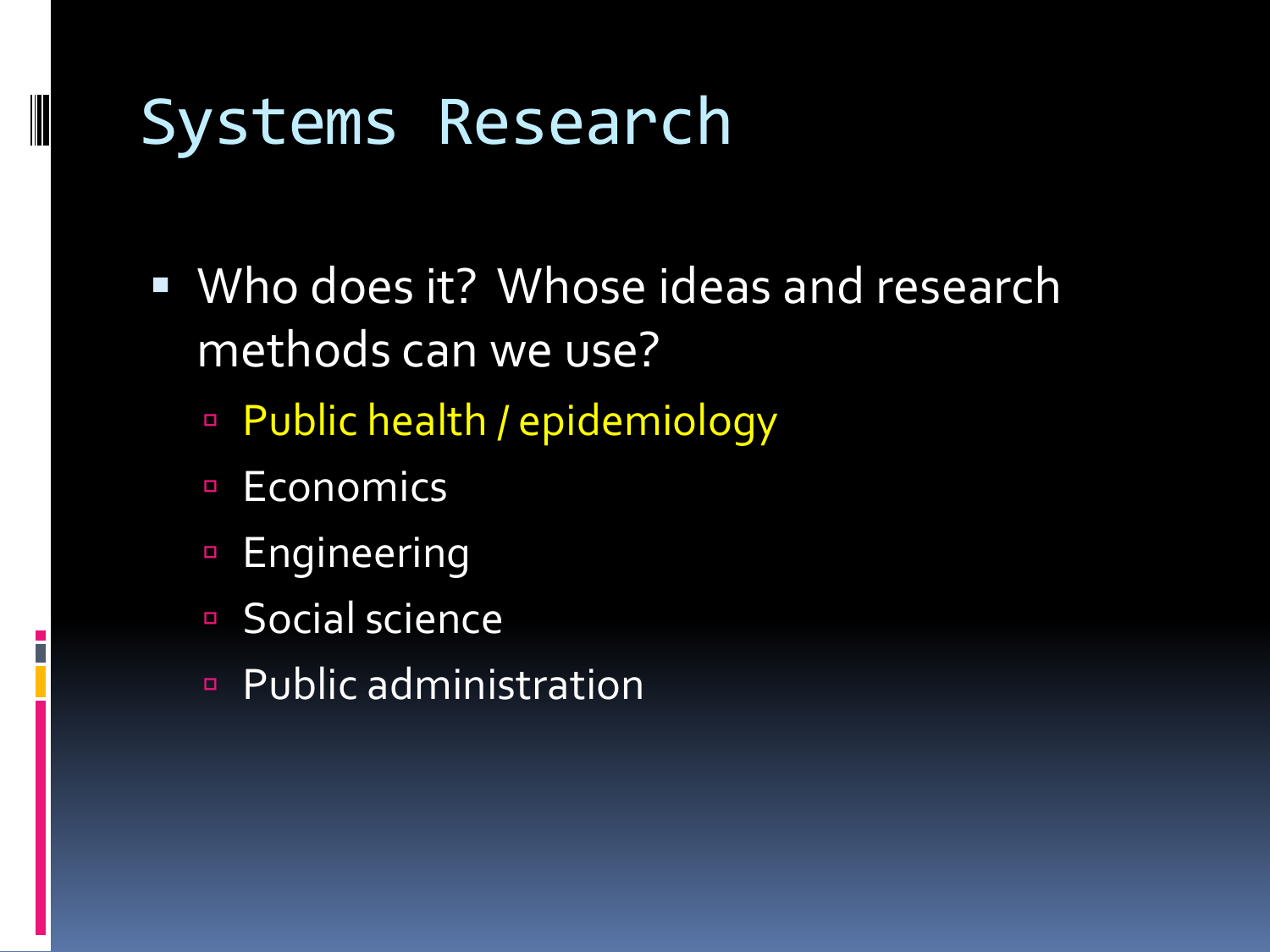# Practical Tips & Pitfalls

■ Read lots of EMS research papers to see how different projects managed these issues

#### **Handout:**

- Three chapters on research from NAEMSP's 2009 textbook
- 1993 methodology article by Pepe
- **1999 editorial by Cone** 
	- **Read editorials to learn about methodologies**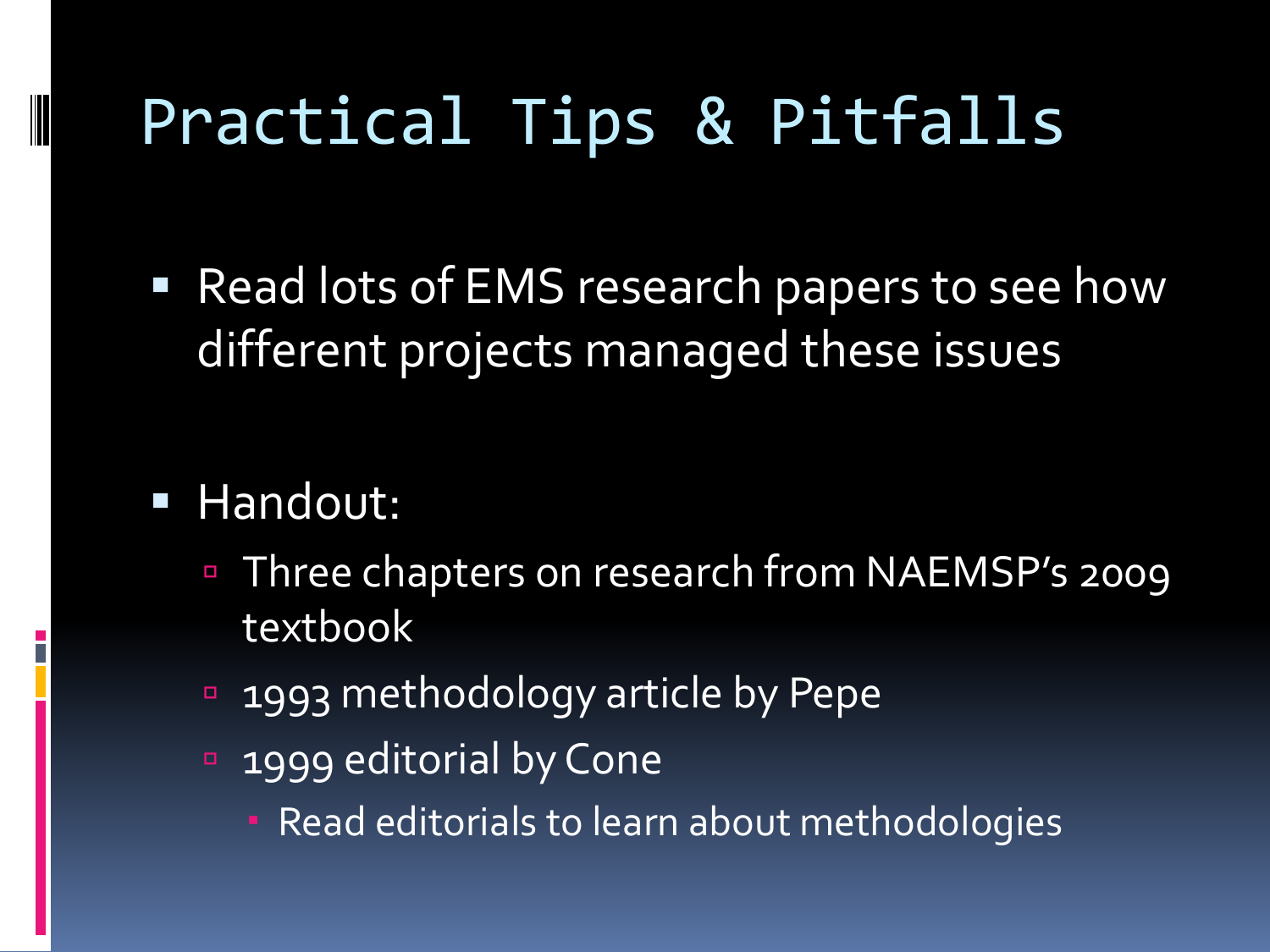#### Know Your Baseline

Can your system do this research?

- **Skills: Is your baseline CPR performance good** enough to participate in a trial of a CPR assist device?
- **Numbers: Where on the Utstein template** does the target patient population fall? Is your system large enough to provide enough patients?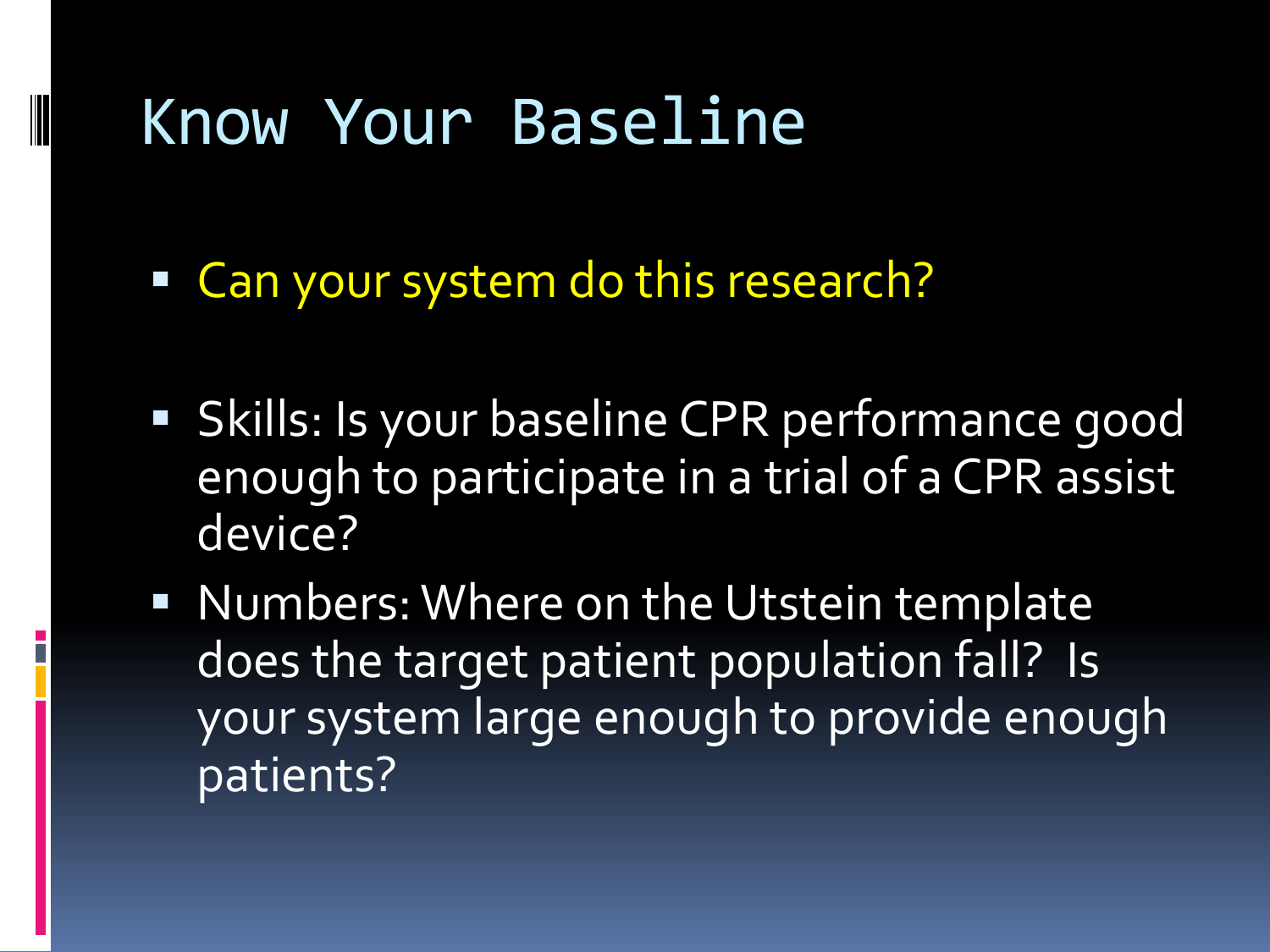### Study design: automation

- **As much as possible, avoid changing the** routine of the EMS personnel
- Do not distract the EMS personnel from patient care activities
- **EXALE:** Consider adding field personnel if the EMS crew cannot do their usual tasks, plus manage the study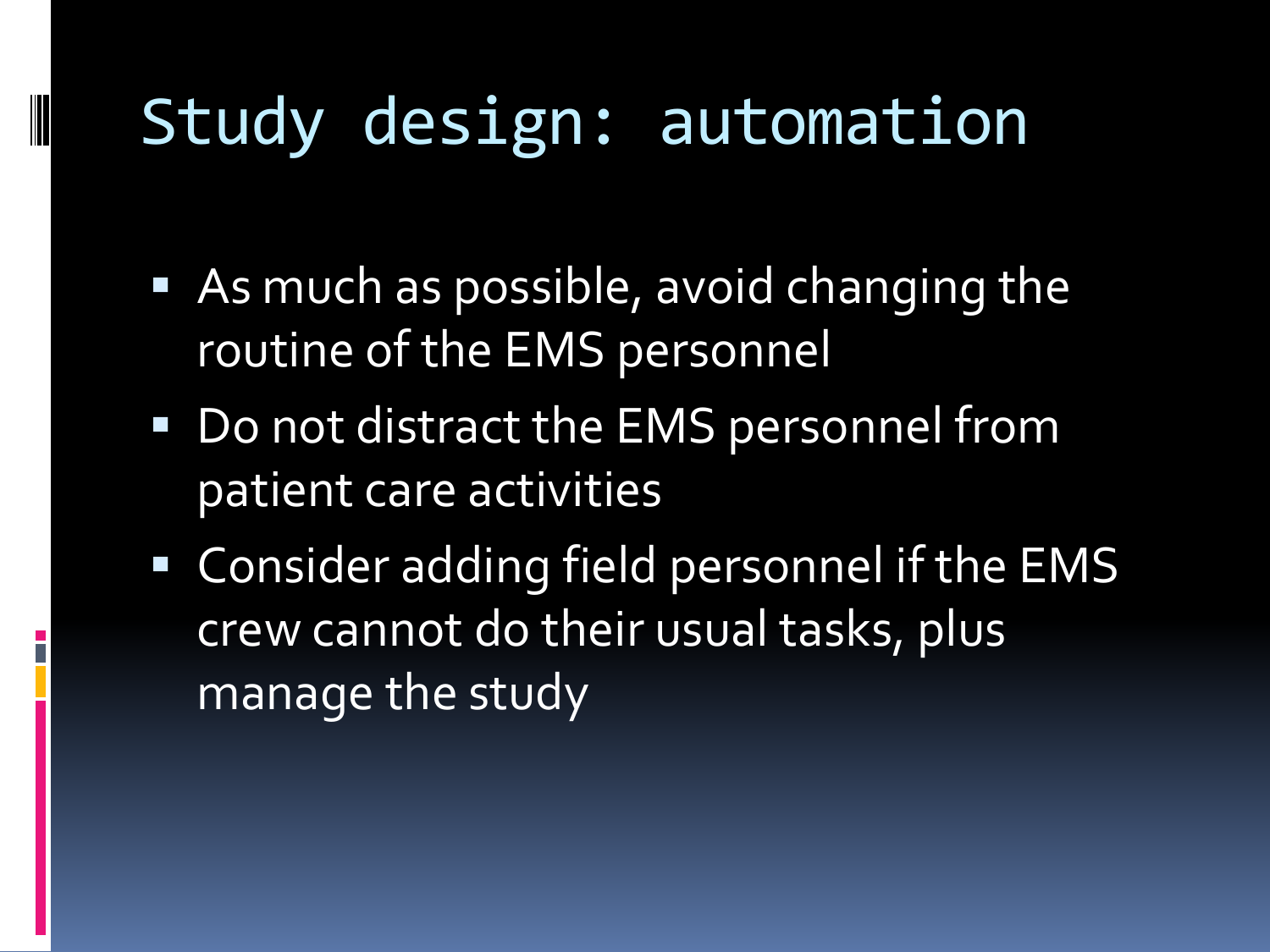### Data collection

- An additional data collection form is less likely to meet with compliance than are additional data fields on the existing patient care report
	- Much easier to deal with if electronic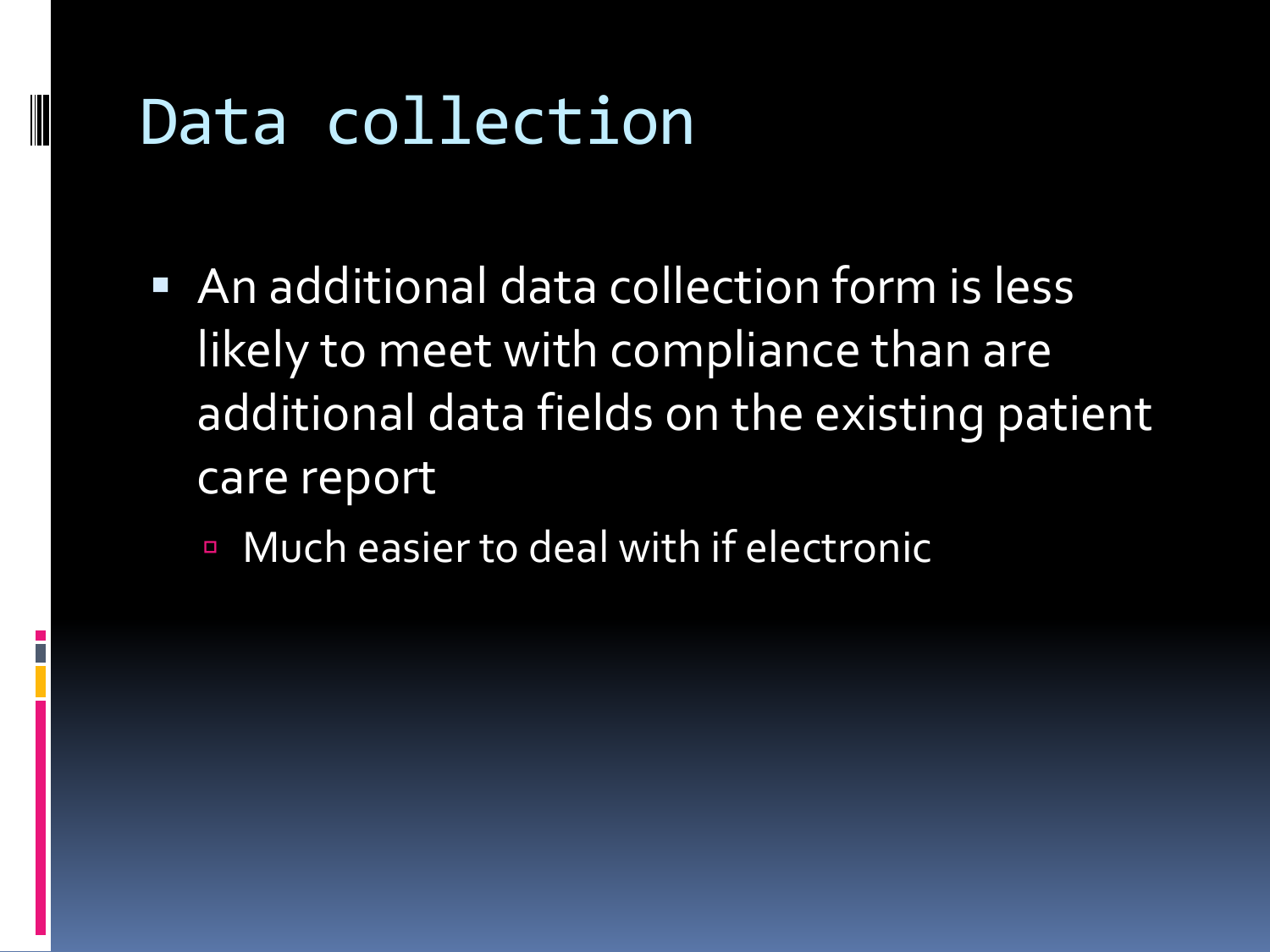# Validation of data

- Are you measuring what you think you are measuring?
	- *Example: Spaite's observational study of blood pressure measurement in EMS*
		- **Spaite DW, Criss EA, Valenzuela TD, et al: A** prospective validation of prehospital patient assessment by direct in-field ohservation: Failure of ALS personnel to measure vital signs. *Prehospital Disaster Medicine* 1990:5;325- 334.
- Are you sure that everybody is measuring it the same way?
	- *Ex: Are you using the Utstein definitions for your cardiac arrest patient populations?*
	- *Ex: labeling of fine VF vs. asystole*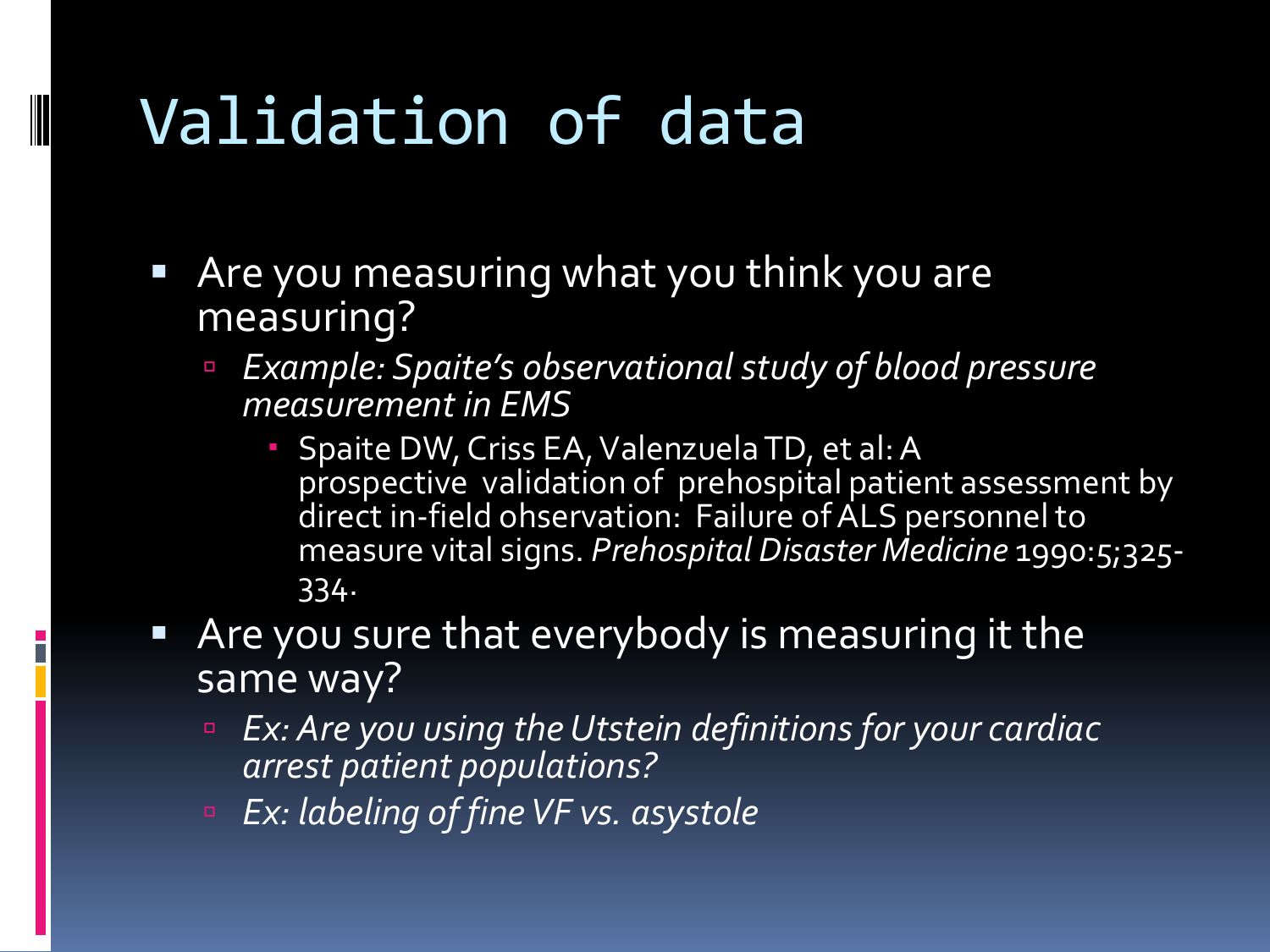## Statistical Involvement

Get statistical help when designing the study, not while collecting data

■ Be sure to collect enough of a sample to adequately power the study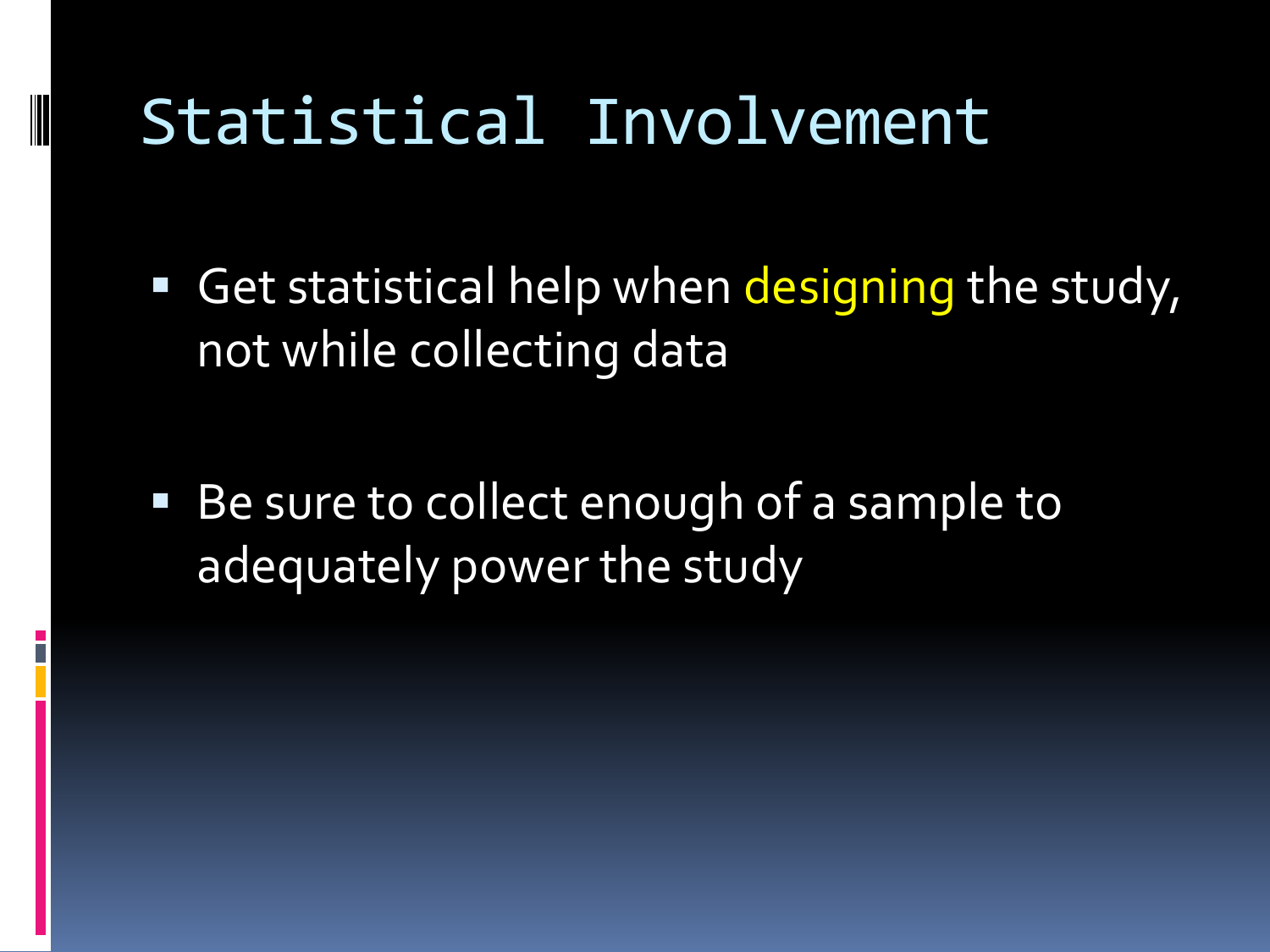#### Hospital Data

- Are the hospitals in your system willing to give you any ED, in-house, or other outcome data?
	- **Paul Pepe says this is the biggest obstacle**
- You will likely need IRB approval from every hospital from which you want data
	- **Ex: Gausche's pediatric intubation study involved** IRB approval from >100 hospitals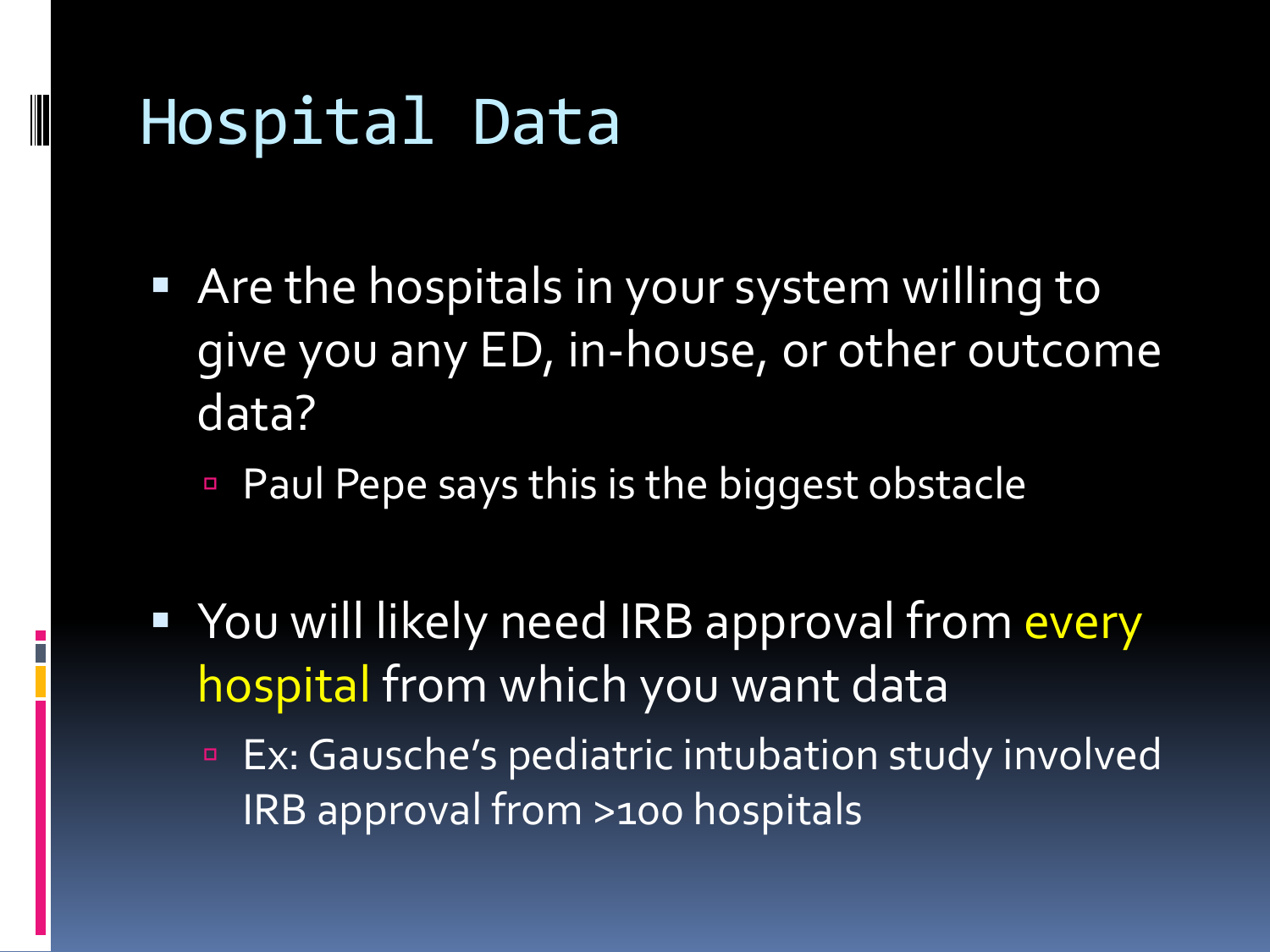# Getting "buy-in" from EMS

- **How do you convince an EMS agency or** system to participate in research?
- **How do you convince EMS personnel to** participate in research?
- **You may have the authority to force** participation, but this may not be the best way to get "buy-in"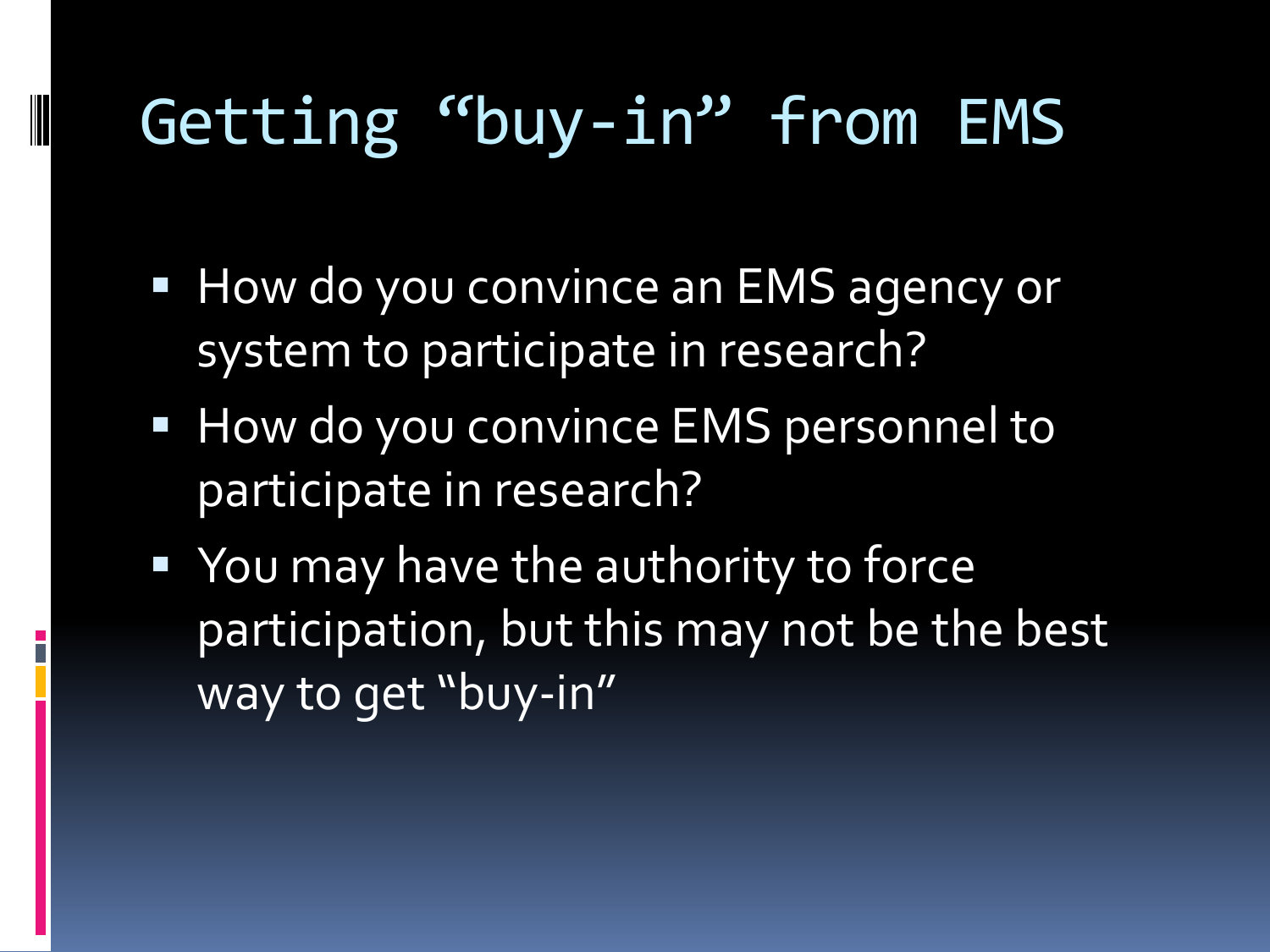# Buy-In: from the EMS system

Ownership: of the idea, of the glory

- **Look for a topic that makes the system or** service look good
	- Pinellas County (Florida) EMS pediatric drowning prevention program
	- **Pittsburgh EMS influenza vaccinations**

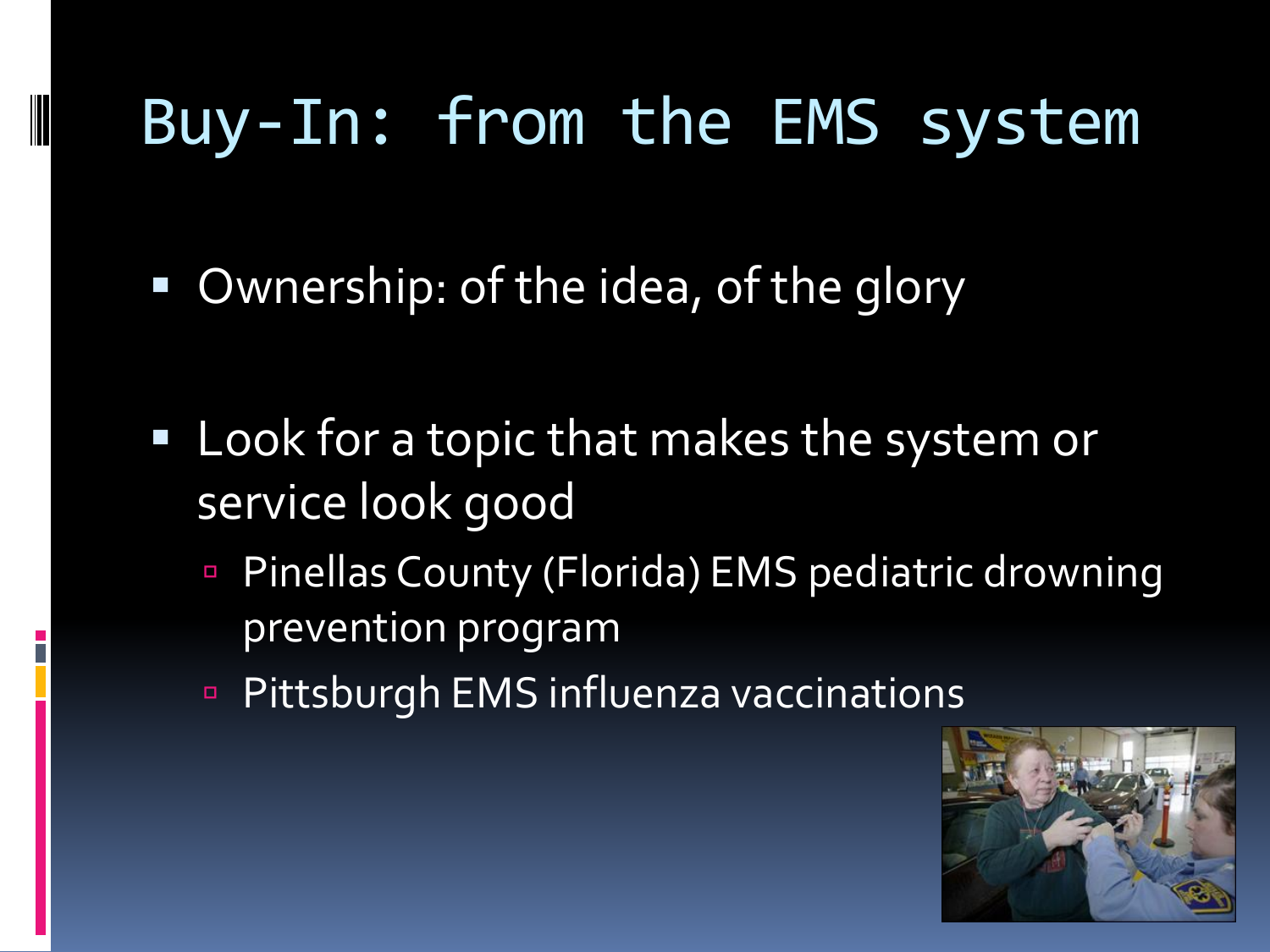# Buy-In: from EMS personnel

- Develop a group of interested and committed field personnel
- *Ex: Akron's "Supergroup" (Summit County Prehospital EMS Research Group) – Lynn J. White, MS*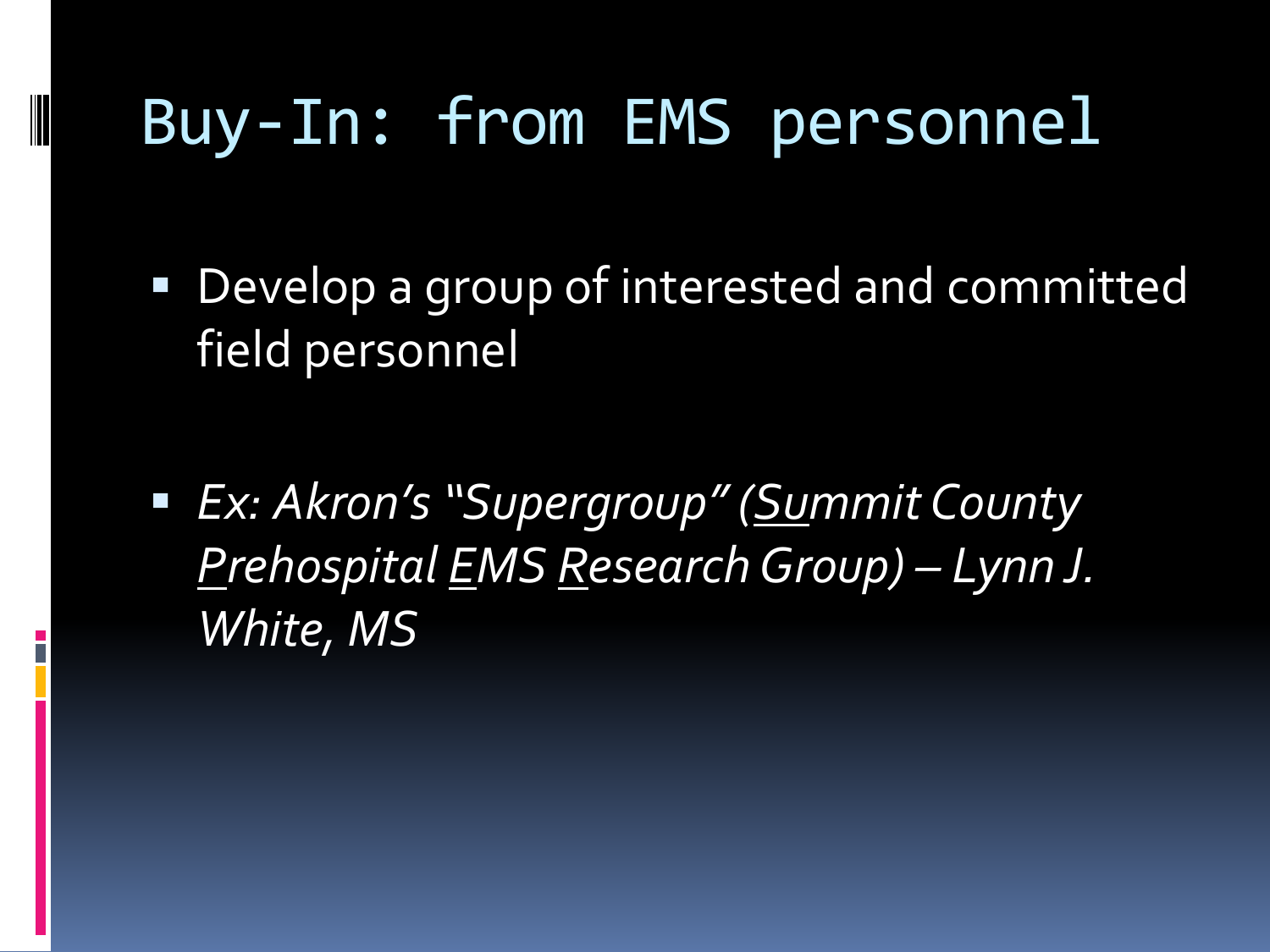# Training

- **Consider union issues, including overtime**
- **Provide data collectors with a pocket card or** other simple reference
- **Provide a study hotline or pager access to** investigator
- **Provide CME credit when possible**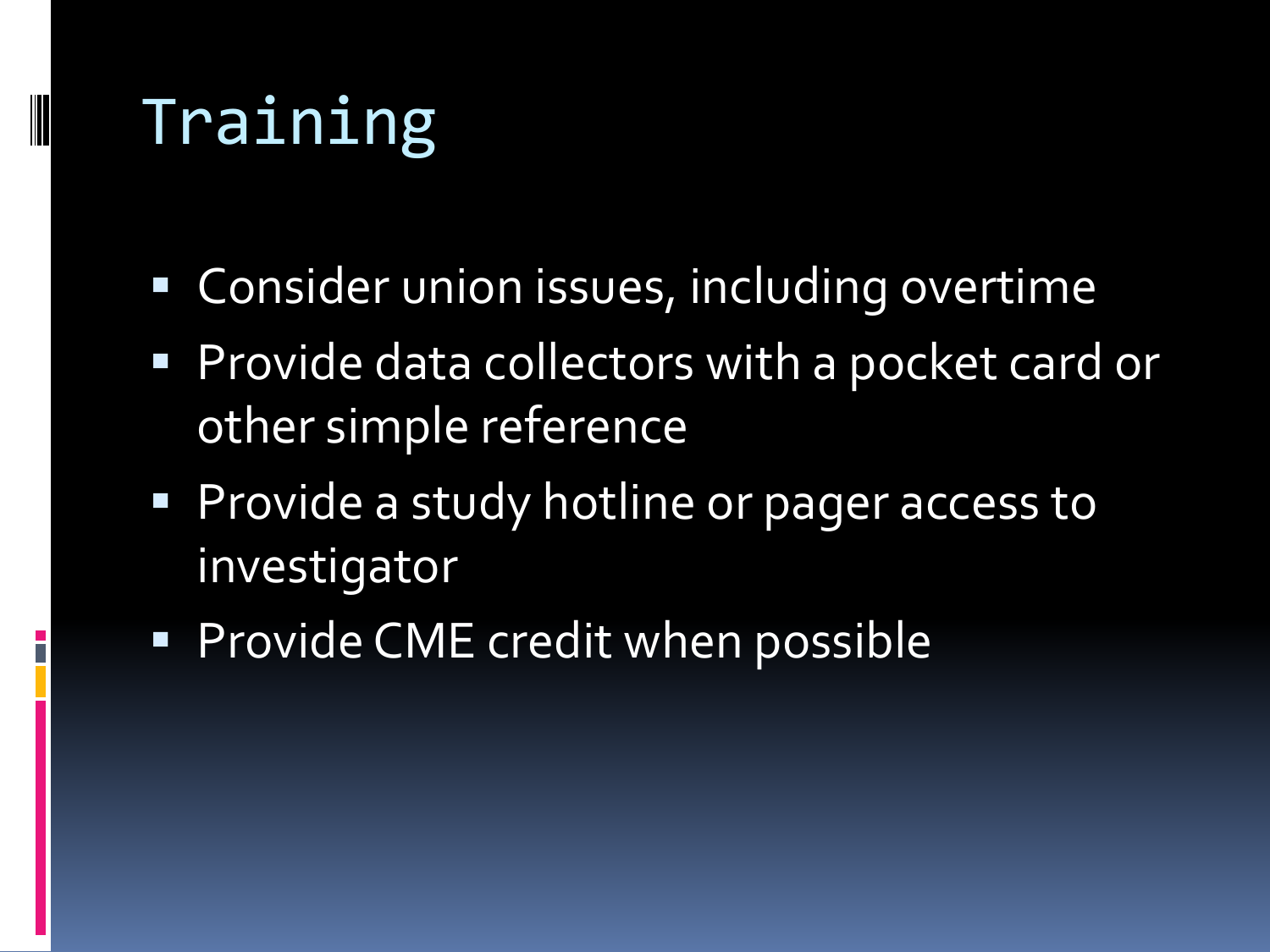# Pilot / Phase-In Period

- **Extremely important in the poorly controlled** field environment
- You WILL discover many things you had not thought of
	- EMS personnel will find problems and "glitches" that the study physicians did not consider
	- VERY IMPORTANT to involve EMS personnel in the design of the study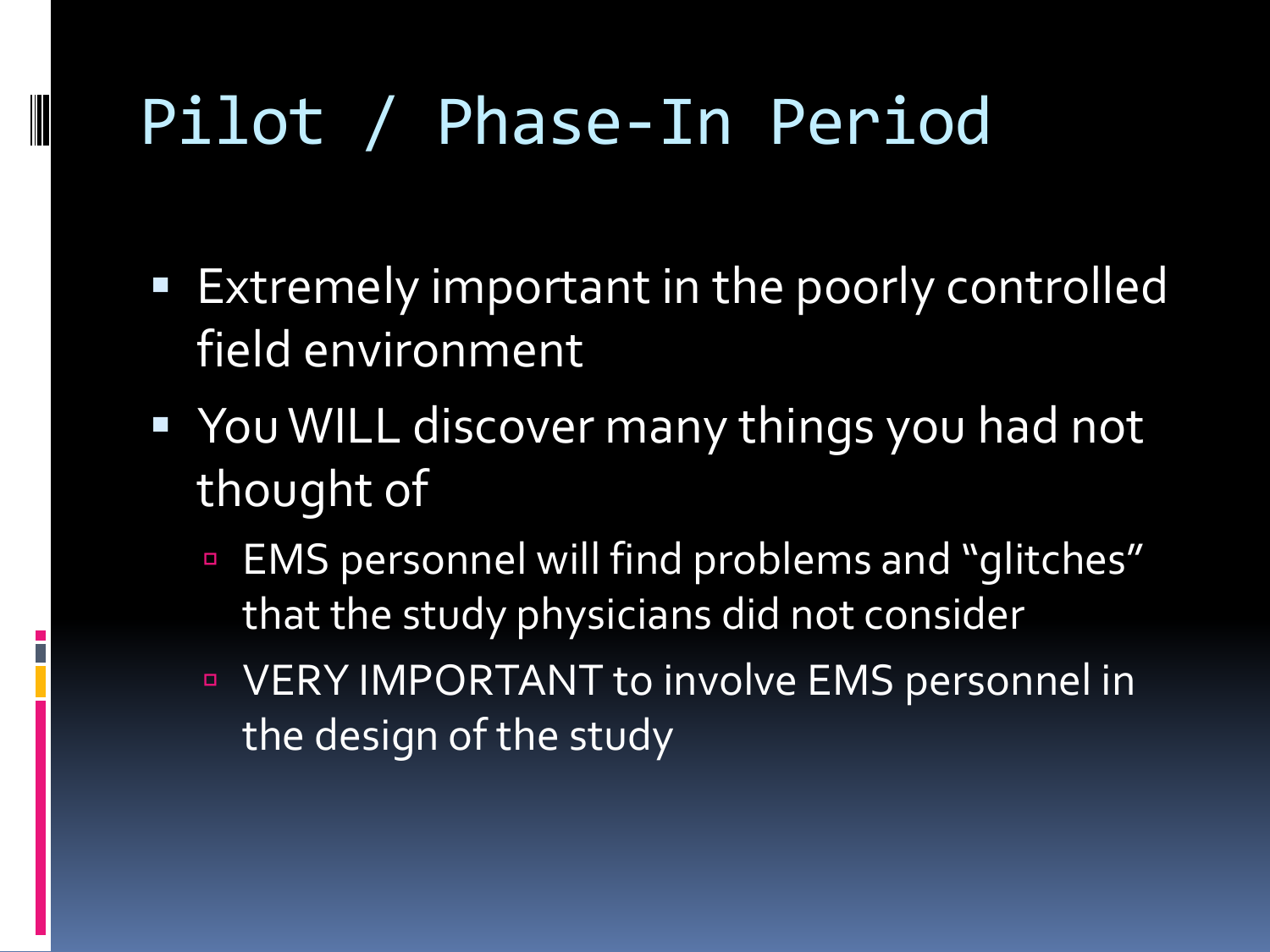#### Feedback

- **Study newsletter**
- **Study website**

- **Timely memos to top performers**
- Stay involved don't assume the study will continue to run itself on "auto-pilot"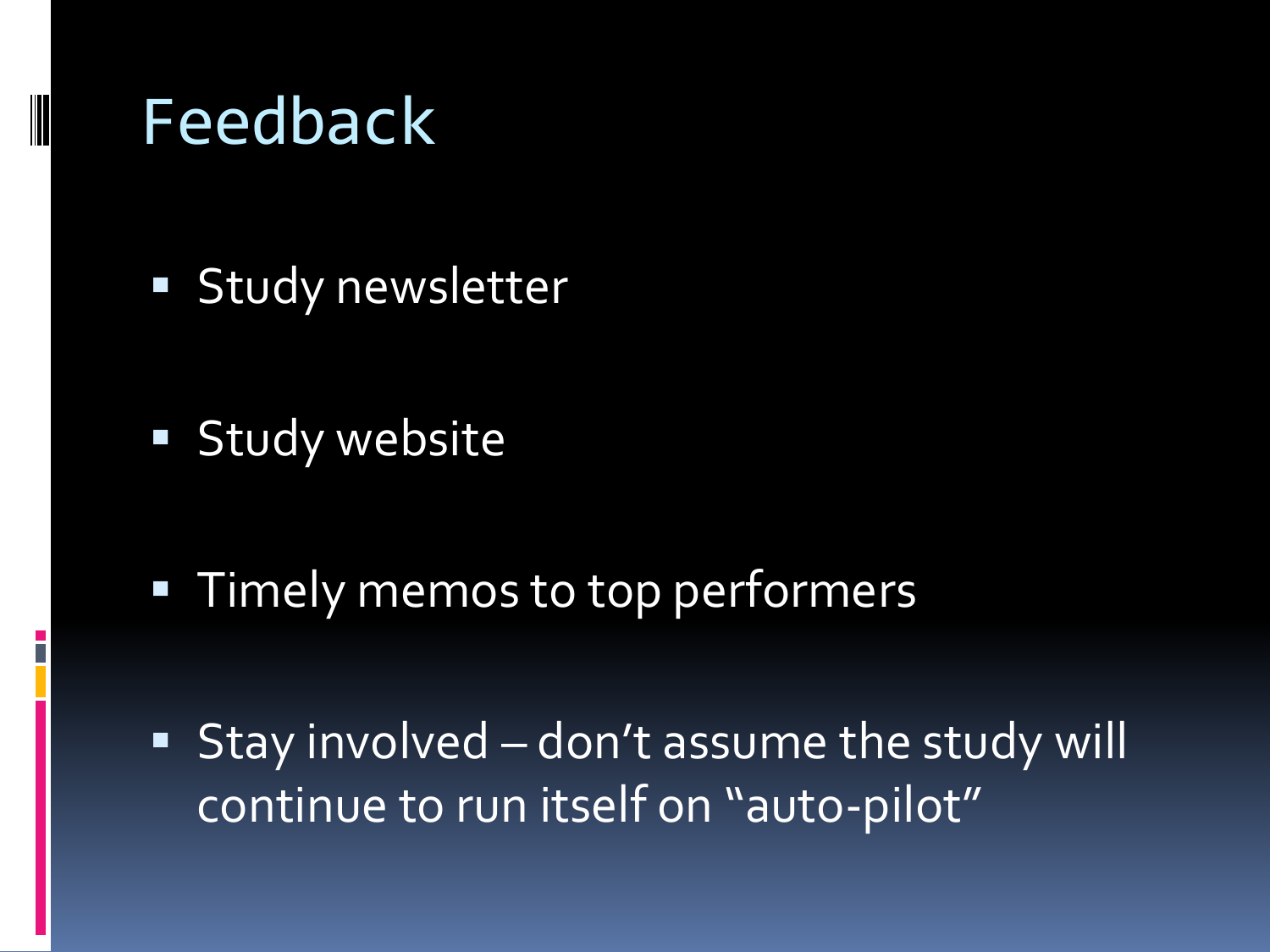# Rewards: The Four P's

- **Pride: their efforts will lead to the success of** the study – "we cannot do it without you!"
- **Publicity: allow the system or service to** publicize its efforts
- **Publication: allow the system or service, or** lead personnel, to share in the credit
- **Pizza**

- **E** Textbooks
- **E** Conference registration